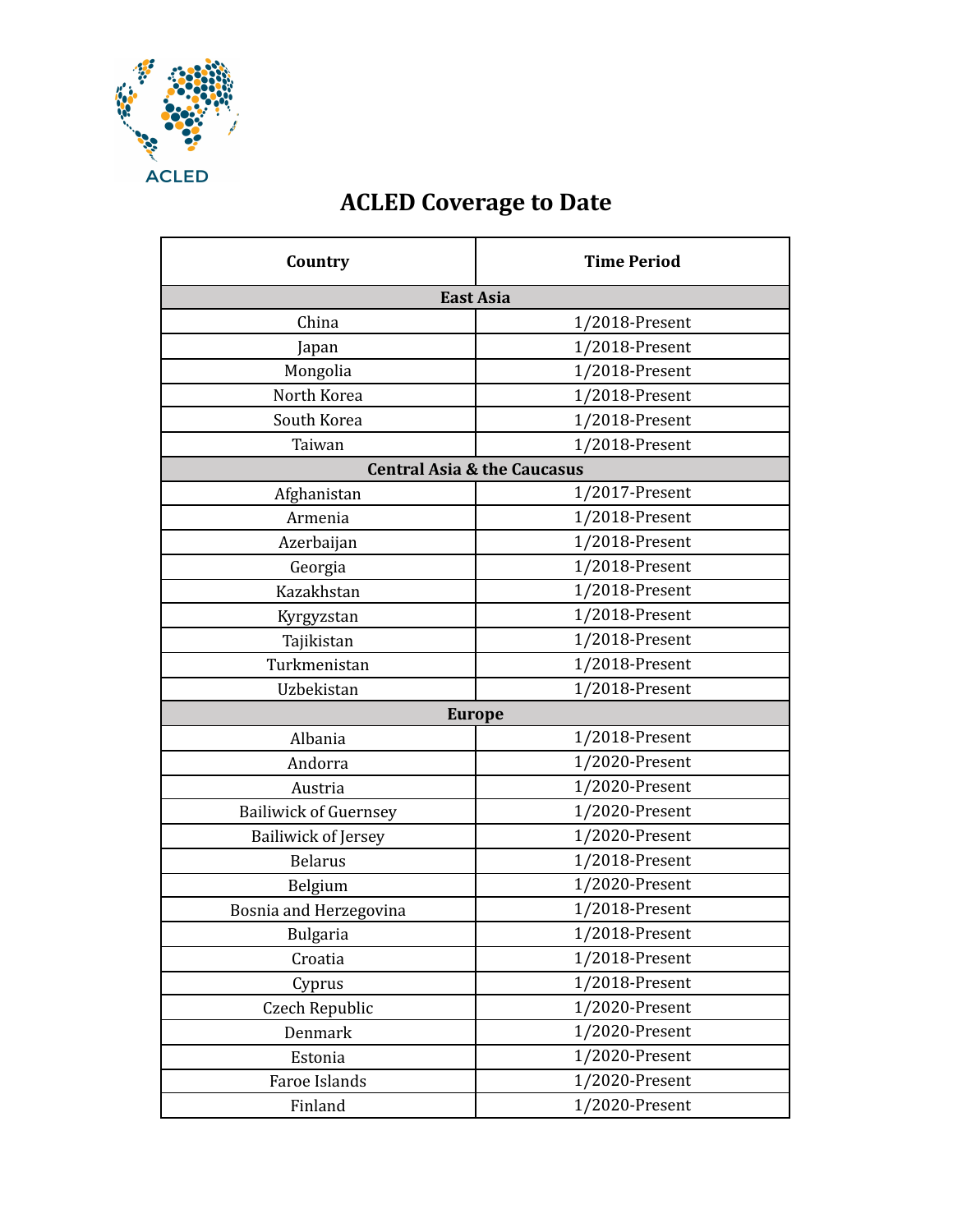| France                | 1/2020-Present |  |
|-----------------------|----------------|--|
| Germany               | 1/2020-Present |  |
| Gibraltar             | 1/2020-Present |  |
| Greece                | 1/2018-Present |  |
| Greenland             | 1/2020-Present |  |
| Hungary               | 1/2020-Present |  |
| Iceland               | 1/2020-Present |  |
| Ireland               | 1/2020-Present |  |
| Isle of Man           | 1/2020-Present |  |
| Italy                 | 1/2020-Present |  |
| Kosovo                | 1/2018-Present |  |
| Latvia                | 1/2020-Present |  |
| Liechtenstein         | 1/2020-Present |  |
| Lithuania             | 1/2020-Present |  |
| Luxembourg            | 1/2020-Present |  |
| Malta                 | 1/2020-Present |  |
| Moldova               | 1/2018-Present |  |
| Monaco                | 1/2020-Present |  |
| Montenegro            | 1/2018-Present |  |
| Netherlands           | 1/2020-Present |  |
| North Macedonia       | 1/2018-Present |  |
| Norway                | 1/2020-Present |  |
| Poland                | 1/2020-Present |  |
| Portugal              | 1/2020-Present |  |
| Romania               | 1/2018-Present |  |
| Russia                | 1/2018-Present |  |
| San Marino            | 1/2020-Present |  |
| Serbia                | 1/2018-Present |  |
| Slovakia              | 1/2020-Present |  |
| Slovenia              | 1/2020-Present |  |
| Spain                 | 1/2020-Present |  |
| Sweden                | 1/2020-Present |  |
| Switzerland           | 1/2020-Present |  |
| Ukraine               | 1/2018-Present |  |
| <b>United Kingdom</b> | 1/2020-Present |  |
| Vatican City          | 1/2020-Present |  |
| <b>Middle East</b>    |                |  |
| Syria                 | 1/2017-Present |  |
| Iraq                  | 1/2016-Present |  |
| Turkey                | 1/2016-Present |  |
| Iran                  | 1/2016-Present |  |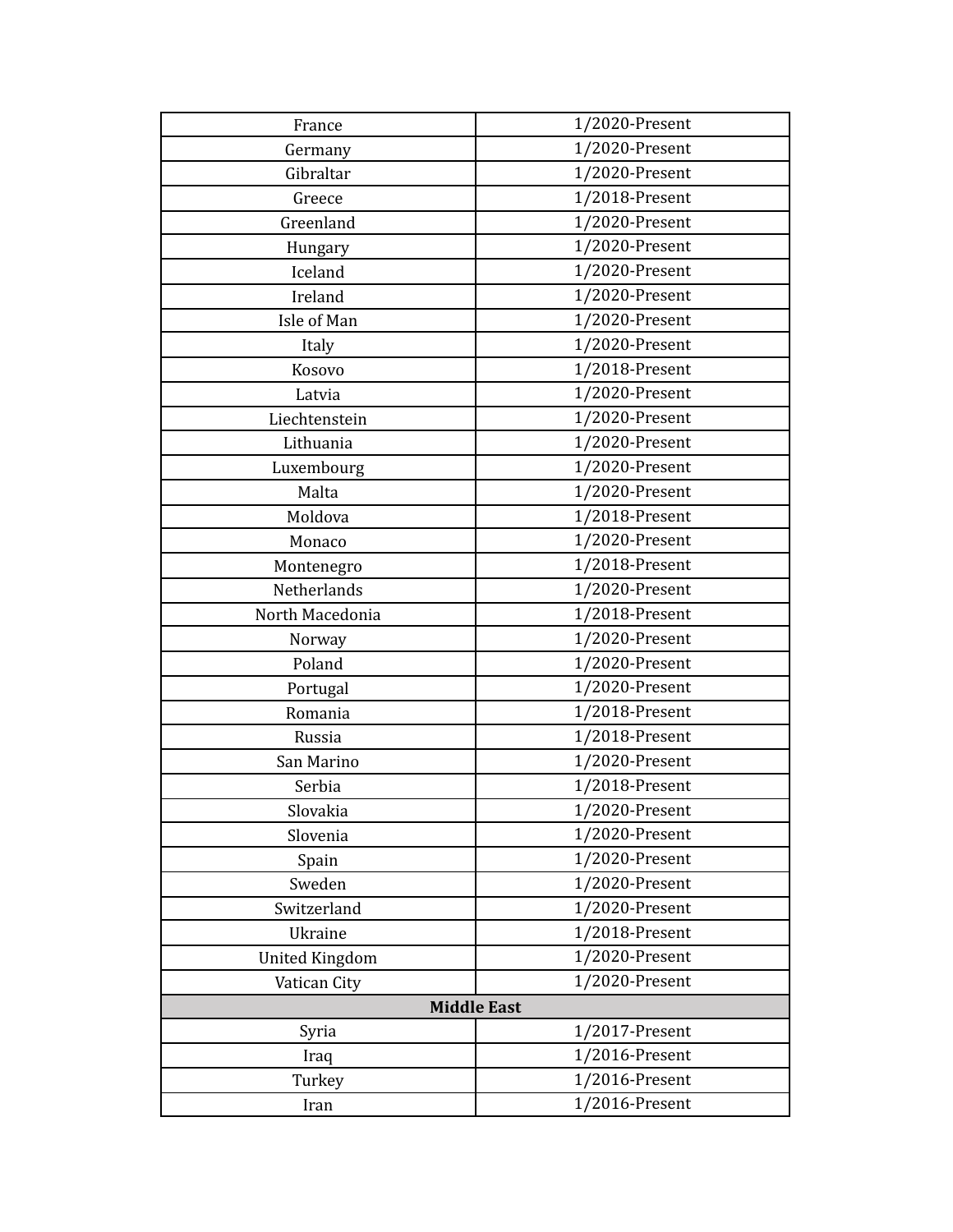| Saudi Arabia                          | 1/2015-Present |  |
|---------------------------------------|----------------|--|
| Yemen                                 | 1/2015-Present |  |
| <b>United Arab Emirates</b>           | 1/2016-Present |  |
| Israel                                | 1/2016-Present |  |
| Jordan                                | 1/2016-Present |  |
| Palestine                             | 1/2016-Present |  |
| Lebanon                               | 1/2016-Present |  |
| Oman                                  | 1/2016-Present |  |
| Kuwait                                | 1/2016-Present |  |
| Qatar                                 | 1/2016-Present |  |
| <b>Bahrain</b>                        | 1/2016-Present |  |
| <b>South &amp; Southeast Asia</b>     |                |  |
| Bangladesh                            | 1/2010-Present |  |
| Bhutan                                | 1/2020-Present |  |
| <b>Brunei</b>                         | 1/2020-Present |  |
| Cambodia                              | 1/2010-Present |  |
| <b>East Timor</b>                     | 1/2020-Present |  |
| India                                 | 1/2016-Present |  |
| Indonesia                             | 1/2015-Present |  |
| Laos                                  | 1/2010-Present |  |
| Malaysia                              | 1/2018-Present |  |
| <b>Maldives</b>                       | 1/2020-Present |  |
| Myanmar                               | 1/2010-Present |  |
| Nepal                                 | 1/2010-Present |  |
| Pakistan                              | 1/2010-Present |  |
| Philippines                           | 1/2016-Present |  |
| Singapore                             | 1/2020-Present |  |
| Sri Lanka                             | 1/2010-Present |  |
| Thailand                              | 1/2010-Present |  |
| Vietnam                               | 1/2010-Present |  |
| Africa                                |                |  |
| Algeria                               | 1/1997-Present |  |
| Angola                                | 1/1997-Present |  |
| Benin                                 | 1/1997-Present |  |
| Botswana                              | 1/1997-Present |  |
| <b>British Indian Ocean Territory</b> | 1/2018-Present |  |
| <b>Burkina Faso</b>                   | 1/1997-Present |  |
| Burundi                               | 1/1997-Present |  |
| Cameroon                              | 1/1997-Present |  |
| Cape Verde                            | 1/2020-Present |  |
| Central African Republic              | 1/1997-Present |  |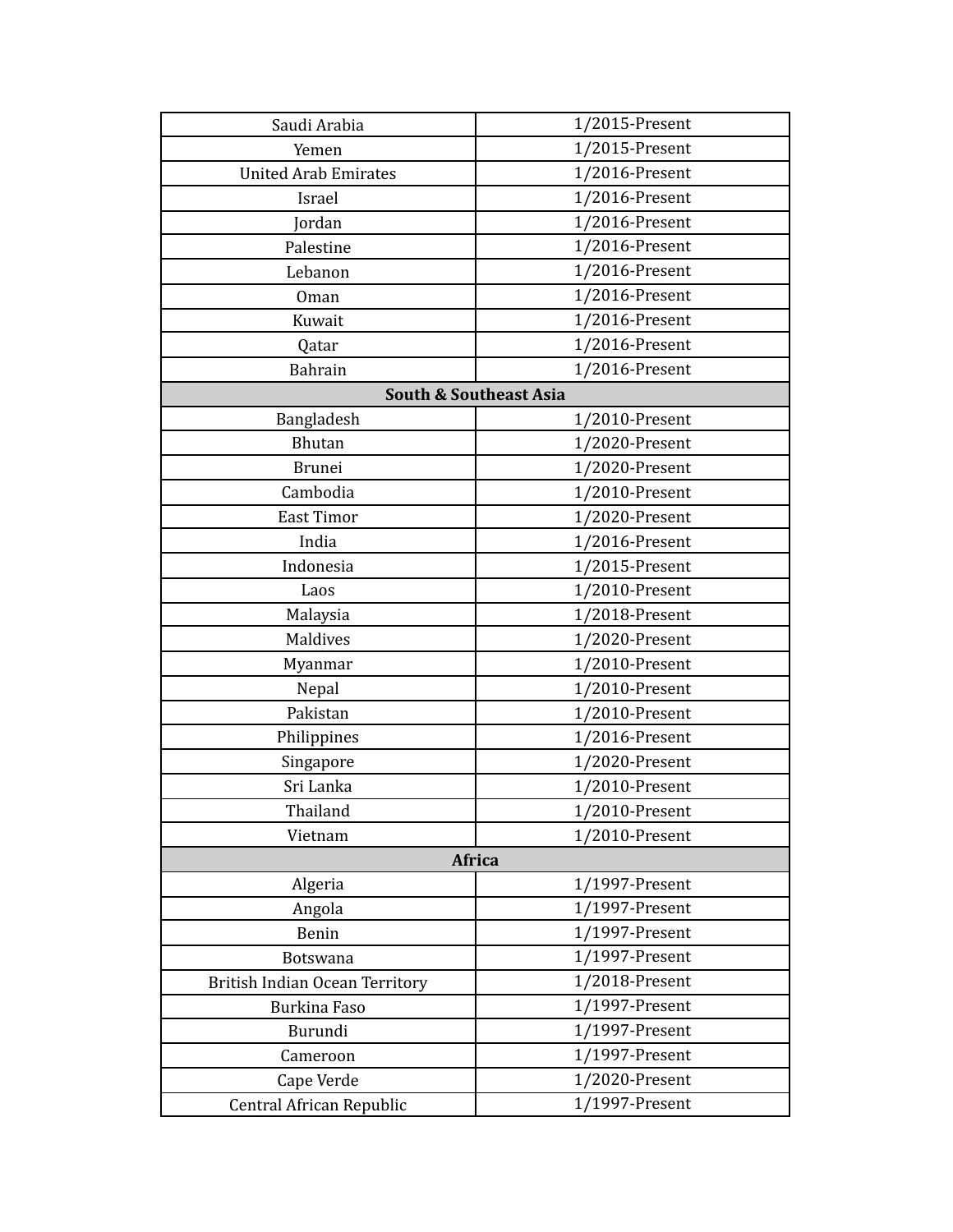| Chad                                    | 1/1997-Present |
|-----------------------------------------|----------------|
| Comoros                                 | 1/2020-Present |
| Democratic Republic of Congo            | 1/1997-Present |
| Republic of Congo                       | 1/1997-Present |
| Cote d'Ivoire                           | 1/1997-Present |
| Djibouti                                | 1/1997-Present |
| Egypt                                   | 1/1997-Present |
| <b>Equatorial Guinea</b>                | 1/1997-Present |
| Eritrea                                 | 1/1997-Present |
| eSwatini                                | 1/1997-Present |
| Ethiopia                                | 1/1997-Present |
| Gabon                                   | 1/1997-Present |
| Gambia                                  | 1/1997-Present |
| Ghana                                   | 1/1997-Present |
| Guinea                                  | 1/1997-Present |
| Guinea-Bissau                           | 1/1997-Present |
| Kenya                                   | 1/1997-Present |
| Lesotho                                 | 1/1997-Present |
| Liberia                                 | 1/1997-Present |
| Libya                                   | 1/1997-Present |
| Madagascar                              | 1/1997-Present |
| Malawi                                  | 1/1997-Present |
| Mali                                    | 1/1997-Present |
| Mauritania                              | 1/1997-Present |
| Mauritius                               | 1/2020-Present |
| Mayotte                                 | 1/2020-Present |
| Morocco                                 | 1/1997-Present |
| Mozambique                              | 1/1997-Present |
| Namibia                                 | 1/1997-Present |
| Niger                                   | 1/1997-Present |
| Nigeria                                 | 1/1997-Present |
| Réunion                                 | 1/2020-Present |
| Rwanda                                  | 1/1997-Present |
| Saint Helena, Ascension, and Tristan da | 1/2020-Present |
| Cunha                                   |                |
| São Tomé and Príncipe                   | 1/2020-Present |
| Senegal                                 | 1/1997-Present |
| Seychelles                              | 1/2020-Present |
| Sierra Leone                            | 1/1997-Present |
| Somalia                                 | 1/1997-Present |
| South Africa                            | 1/1997-Present |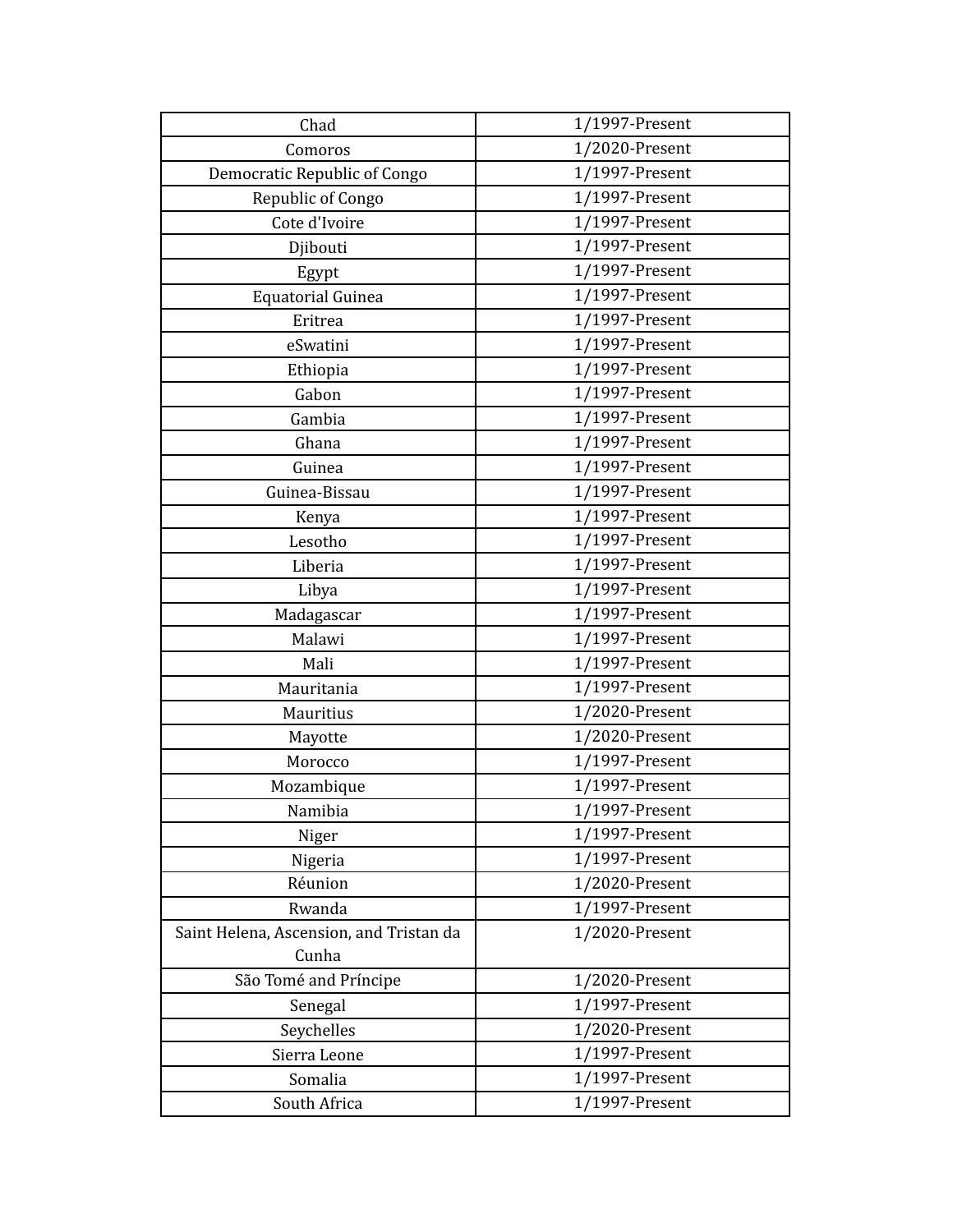| South Sudan                          | 1/2011-Present                |
|--------------------------------------|-------------------------------|
| Sudan                                | 1/1997-Present                |
| Tanzania                             | 1/1997-Present                |
| Togo                                 | 1/1997-Present                |
| Tunisia                              | 1/1997-Present                |
| Uganda                               | 1/1997-Present                |
| Zambia                               | 1/1997-Present                |
| Zimbabwe                             | 1/1997-Present                |
|                                      | Latin America & the Caribbean |
| Puerto Rico (USA)                    | $1/2018$ -Present             |
| Guadeloupe (France)                  | 1/2018-Present                |
| Martinique (France)                  | 1/2018-Present                |
| French Guiana (France)               | 1/2018-Present                |
| Curaçao (Netherlands)                | 1/2018-Present                |
| Aruba (Netherlands)                  | 1/2018-Present                |
| US Virgin Islands (USA)              | 1/2018-Present                |
| Cayman Islands                       | 1/2018-Present                |
| Sint Maarten (Netherlands)           | 1/2018-Present                |
| Turks and Caicos (UK)                | 1/2018-Present                |
| British Virgin Islands (UK)          | 1/2018-Present                |
| Caribbean Netherlands (Bonaire, Sint | 1/2018-Present                |
| Eustatius, and Saba)                 |                               |
| Anguilla (UK)                        | $1/2018$ -Present             |
| Montserrat (UK)                      | 1/2018-Present                |
| Falkland Islands (UK)                | 1/2018-Present                |
| <b>Brazil</b>                        | 1/2018-Present                |
| Mexico                               | 1/2018-Present                |
| Colombia                             | 1/2018-Present                |
| Argentina                            | 1/2018-Present                |
| Peru                                 | 1/2018-Present                |
| Venezuela                            | 1/2018-Present                |
| Chile                                | 1/2018-Present                |
| Guatemala                            | 1/2018-Present                |
| Ecuador                              | 1/2018-Present                |
| Cuba                                 | 1/2018-Present                |
| <b>Bolivia</b>                       | 1/2018-Present                |
| Haiti                                | 1/2018-Present                |
| Dominican Republic                   | 1/2018-Present                |
| Honduras                             | 1/2018-Present                |
| Paraguay                             | 1/2018-Present                |
| El Salvador                          | 1/2018-Present                |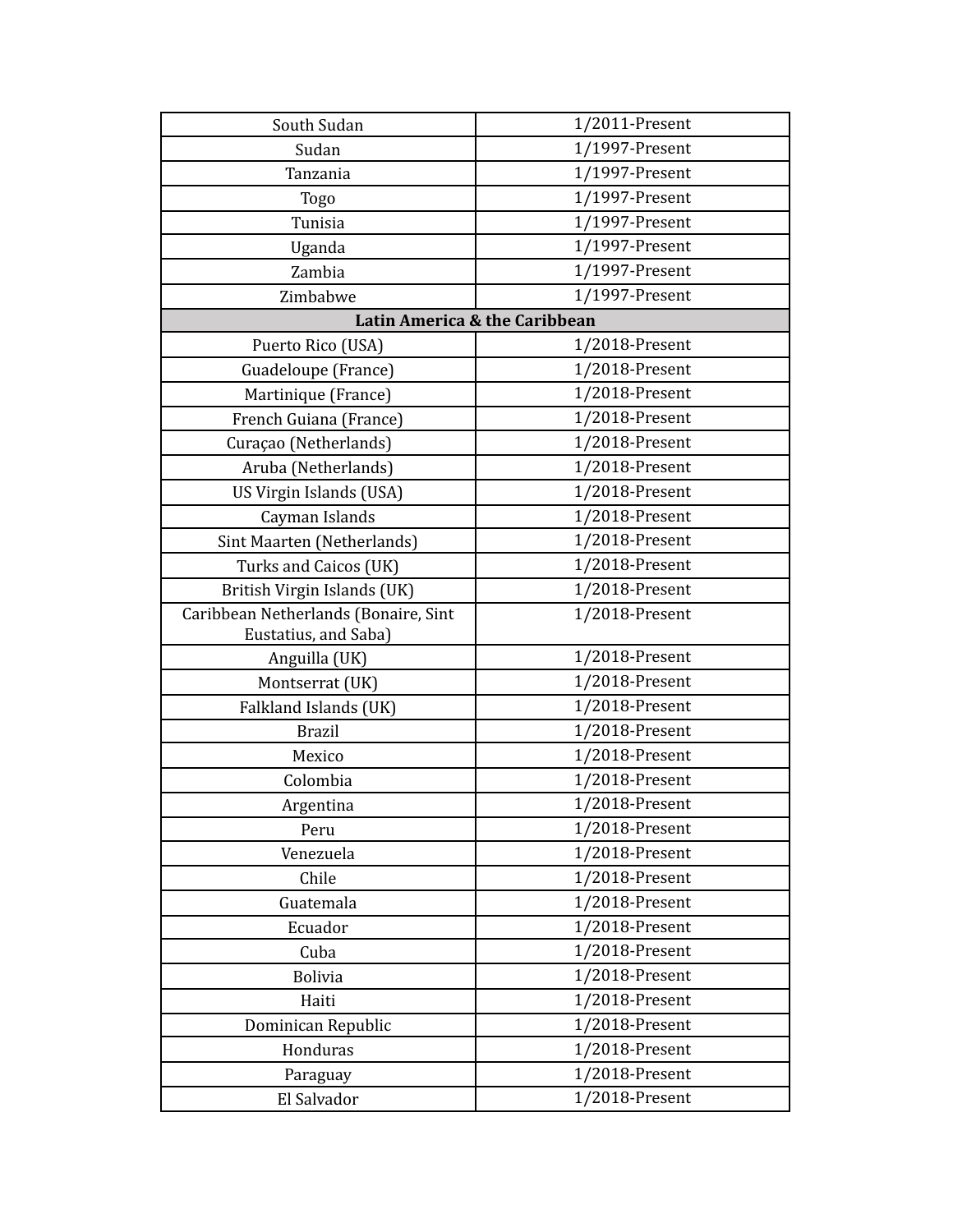| Nicaragua                              | 1/2018-Present                   |
|----------------------------------------|----------------------------------|
| Costa Rica                             | 1/2018-Present                   |
| Panama                                 | 1/2018-Present                   |
| Uruguay                                | 1/2018-Present                   |
| Jamaica                                | 1/2018-Present                   |
| Trinidad and Tobago                    | 1/2018-Present                   |
| Guyana                                 | 1/2018-Present                   |
| Suriname                               | 1/2018-Present                   |
| <b>Bahamas</b>                         | 1/2018-Present                   |
| <b>Belize</b>                          | 1/2018-Present                   |
| <b>Barbados</b>                        | 1/2018-Present                   |
| Saint Lucia                            | 1/2018-Present                   |
| St. Vincent & Grenadines               | 1/2018-Present                   |
| Grenada                                | 1/2018-Present                   |
| Antigua & Barbuda                      | 1/2018-Present                   |
| Dominica                               | 1/2018-Present                   |
| Saint-Barthelemy                       | 1/2018-Present                   |
| Saint-Martin                           | 1/2018-Present                   |
| Saint Kitts & Nevis                    | 1/2018-Present                   |
| South Georgia and the South Sandwich   | 1/2018-Present                   |
| Islands (UK)                           |                                  |
|                                        | <b>North America</b>             |
| Canada                                 | $1/2021$ -Present                |
| Bermuda (UK)                           | 1/2021-Present                   |
| Saint Pierre and Miquelon (France)     | 1/2021-Present                   |
| <b>United States</b>                   | 1/2020-Present                   |
|                                        | <b>Oceania</b>                   |
| Australia                              | 1/2021-Present                   |
| New Zealand                            | 1/2021-Present                   |
| Fiji                                   | 1/2021-Present                   |
| New Caledonia (France)                 | 1/2021-Present                   |
| Vanuatu                                | 1/2021-Present                   |
| Solomon Islands                        | 1/2021-Present                   |
| Papua New Guinea                       | 1/2021-Present                   |
| Micronesia                             | 1/2021-Present                   |
| Guam (US)                              | 1/2021-Present                   |
|                                        |                                  |
| Nauru                                  | 1/2021-Present                   |
| Marshall Islands                       | 1/2021-Present                   |
| Kiribati                               | 1/2021-Present                   |
| Palau<br>Northern Mariana Islands (US) | 1/2021-Present<br>1/2021-Present |